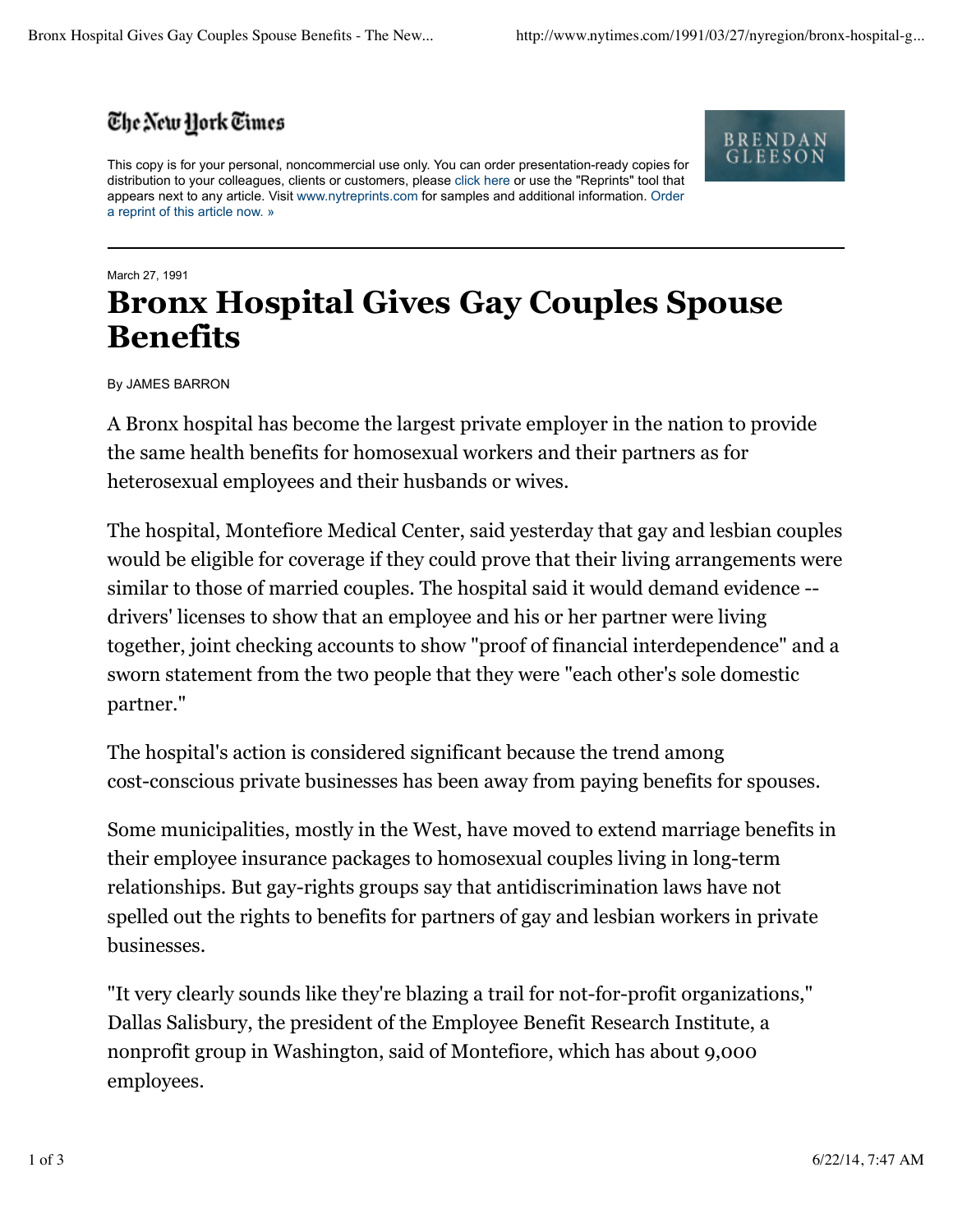Montefiore's change comes amid legal efforts to broaden the definition of family to include homosexual couples in long-term relationships.

New York State's highest court, the Court of Appeals, ruled in 1989 that two gay men who had lived together for a decade could be considered a family. Gay-rights groups hailed that as a step toward legalization of their relationships. Since then newspapers in Minneapolis and in communities near Seattle and San Francisco have published announcements of "domestic partnerships" along with announcements of weddings and engagements.

Minneapolis and San Francisco allow domestic partners to register their relationships with the city. But gay-rights groups say that doing so does not afford homosexual couples the legal benefits of marriage.

Bills to recognize domestic partnerships have been introduced in the New York City Council and the State Legislature in Albany. But gay-rights groups say that current law still allows employers to discriminate by not requiring them to provide the same benefits for gay couples as for married ones.

"We're working the same hours, but the heterosexual married employee is getting twice as many benefits to insure the spouse," said William B. Rubenstein, the director of the Lesbian and Gay Rights Project at the American Civil Liberties Union, who negotiated with Montefiore after a staff oncologist there complained that her domestic partner was not covered by her health-care package. Non-Working Partners Covered

The hospital said domestic partners would be covered whether or not they were employees of the hospital. The hospital said it did not expect the change in coverage to have a significant financial impact on the insurance plan. The hospital self-insures the coverage, taking in premiums and paying claims itself. Mr. Salisbury and other insurance experts said that meant that Montefiore was somewhat freer to broaden its coverage than employers whose policies are underwritten by private insurers.

Barbara Janes, a Montefiore spokeswoman, said the change would apply only to people "who are unable, by law, to marry because of laws prohibiting marriage of persons of the same sex." She and Mr. Rubenstein said they did not know how many homosexuals were on Montefiore's staff or how many of them would apply for